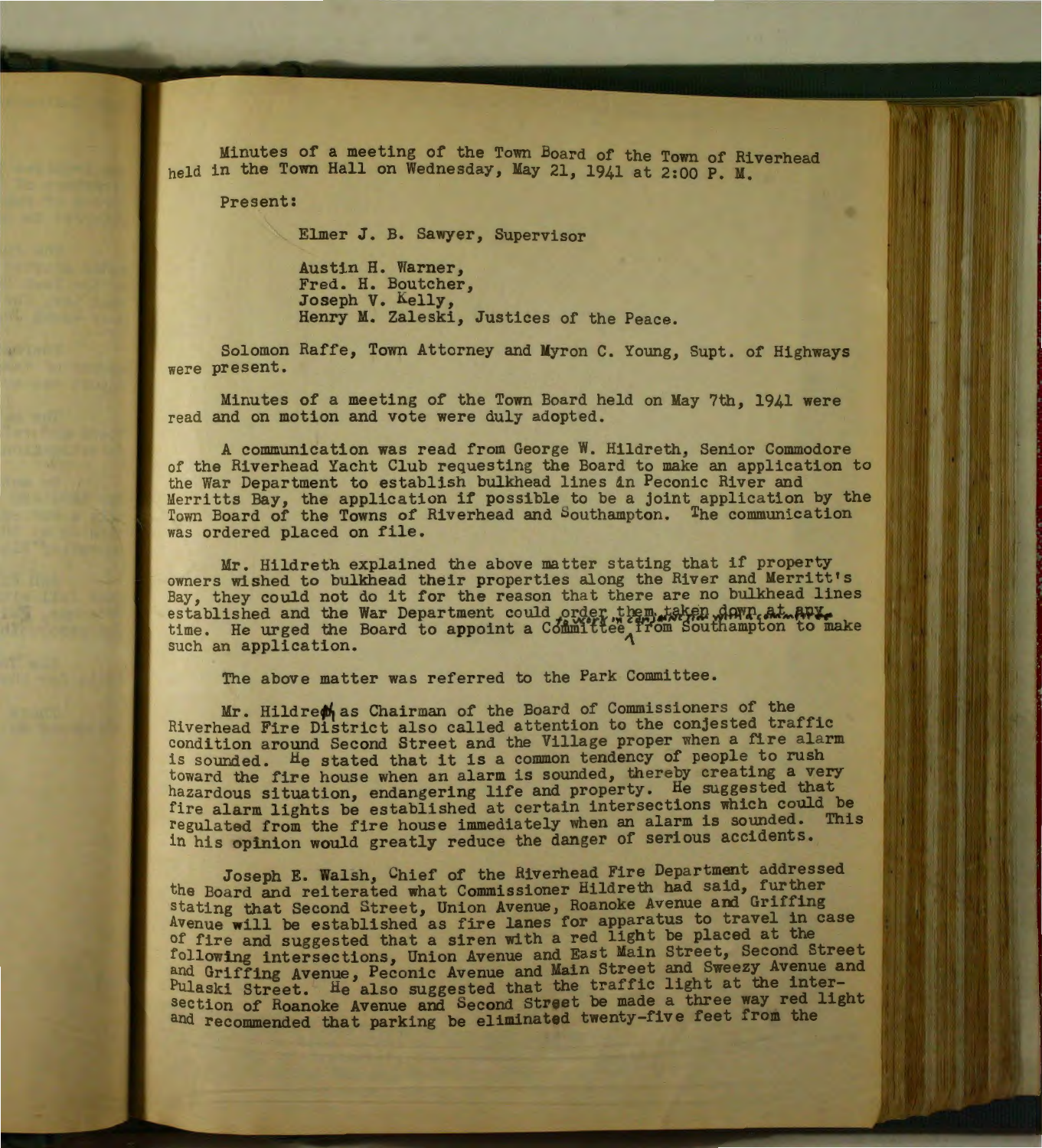<sub>Page</sub> 2 - Town Board Minutes of Meeting held May 21st, 1941.

corners of the above intersections in order that the long hook and ladder truck would not be delayed in case of an emergency. He urged that this electric alarm system be installed for the safety of the people and the firemen.

The above matter was referred to the Highway Committee.

A communication was read from Michael McKillop making application for the position of Life Guard at Reeve's Beach this summer. The communication was ordered placed on file.

A communication was read from Saul Wolf, Co-Chairman of the House-Warming Committee extending an invitation to the Riverhead Town Officials to attend the informal house-warming of the new Elks Club House on North County Road, Southampton to be held on Sunday afternoon, May 25, 1941. The communication was ordered placed on file.

A communication was read from Miss Evelyn Rowley, Clerk of the Wading River Congregation Church asking the Board for some financial help in the rehabilitation of their church cemetery as the members of the church are very anxious to have the quaint old landmark restored to proper condition. The matter was referred to the Town Attorney to ascertain whether or not it was a legal expenditure of the Town.

Forrest G. "owns, Receiver of Taxes, submitted a report on the amount of taxes collected as of May 16, 1941 and on motion and vote was accepted and ordered placed on file.

Elmer J. B. Sawyer, bupervisor submitted his report for the month of April, 1941 and on motion and vote was accepted and ordered placed on file.

The Park Committee recommended that a Life Guard and life lines be placed at the Wading River Beach at the foot of Sound Road, Wading River during the bathing season.

On motion made by Justice Kelly and seconded by Justice Boutcher, it was RESOLVED that the Park Committee be authorized to employ a Life Guard to serve at the Wading River Beach at the pleasure of the Town Board from the 28th day of June, 1941 and ending on the 2nd day of September, 1941, lnclusive, salary fixed at the rate of \$20.00 per week for seven days a week from the hours of 10:00 A. M. to 7:00 P. M. and further

RESOLVED that the said Committee be authorized to purchase the necessary life saving equipment for use at the said beach. The vote, Justices Warner, Boutfher, Kelly and Zaleski, Yes, Supervisor Sawyer, Ies. Total vote, Yes 5, No 0. The resolution was thereupon declared duly adopted.

. On moiton made by Justice Warner and seconded by Justice Boutcher, lt was RESOLVED that Philip Karlin be and he hereby is appointed Special Policeman of the Town of Riverhead to serve on regular duty at Wading  $R_1$ ver under the supervision of the Special Officer in Charge. Said appointment to take effect on the 29th day of May, 1941 and continue until the 15th day of September, 1941, salary fixed at the rate of \$5.00 per day. e vote, Justices Warner, Boutcher, Kelly and Zaleski, Yes, Supervisor Sawyer, Yes. Total vote, Yes 5, No 0. <sup>The</sup> resolution was thereupon deared duly adopted.